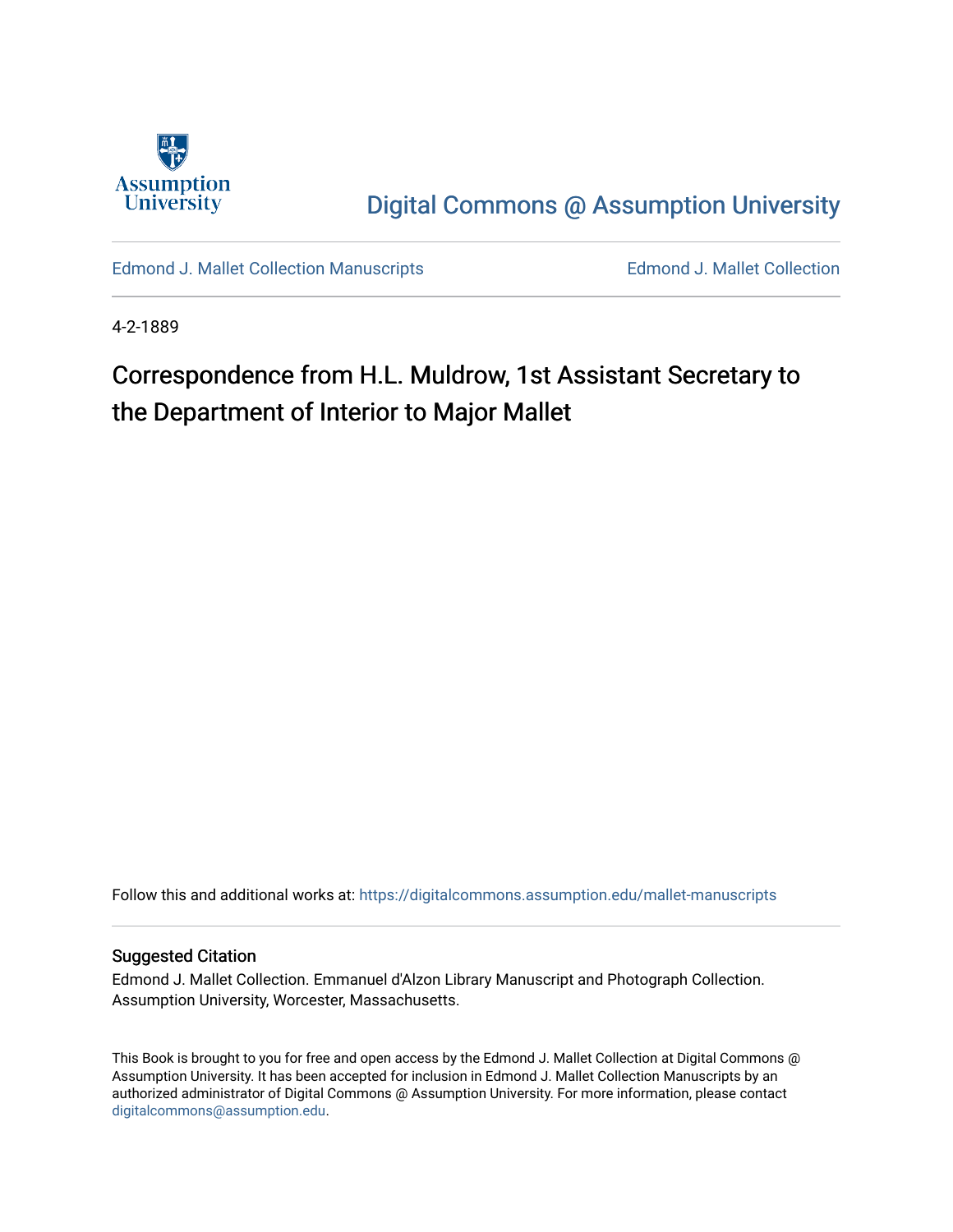## Correspondence from H.L. Muldrow, 1st Assistant Secretary to the Department of Interior to Major Mallet

#### About

Agency supplies, Government Relations with Native Americans, Office of Indian Affairs

## **Transcription**

DEPARTMENT OF THE INTERIOR WASHINGTON,

April 2, 1889

Edmond Mallet, Esq.,

U.S. Indian Inspector

Genoa, Nebraska.

Sir:

This department is in receipt of a letter from Horace R. Chase, Ex-Superintendent of the Genoa School, Nebraska, stating that you have in your possession two books belonging to him, containing data of payments made by him on account of the Government and also on his own personal account, and requesting that the Department instruct you to return the same after making such extracts therefrom as you may require.

If it is not absolutely necessary that these books should accompany your report on the investigation of said school, and if such extracts therefrom, properly verified as relate to the subject matter of your investigation, will answer all purposes of your report, you wil pursue that course, and return the books to Mr. Chase.

If however, good and sufficient reasons exist for sending the original books with your report, you will do so.

Very respectfully,

H.L. Muldrew

1st Assistant Secretary

1713, Ind. Div. '89

### Identified Persons

H.L. Muldrow; Horace R. Chase; Major Edmond Mallet

#### Identified Places

Genoa Indian Industrial School; Genoa, Nebraska

#### Recipient

Major Edmond Mallet

### Author

HHis book is available at Digital Commons @ Assumption University: [https://digitalcommons.assumption.edu/mallet-](https://digitalcommons.assumption.edu/mallet-manuscripts/87)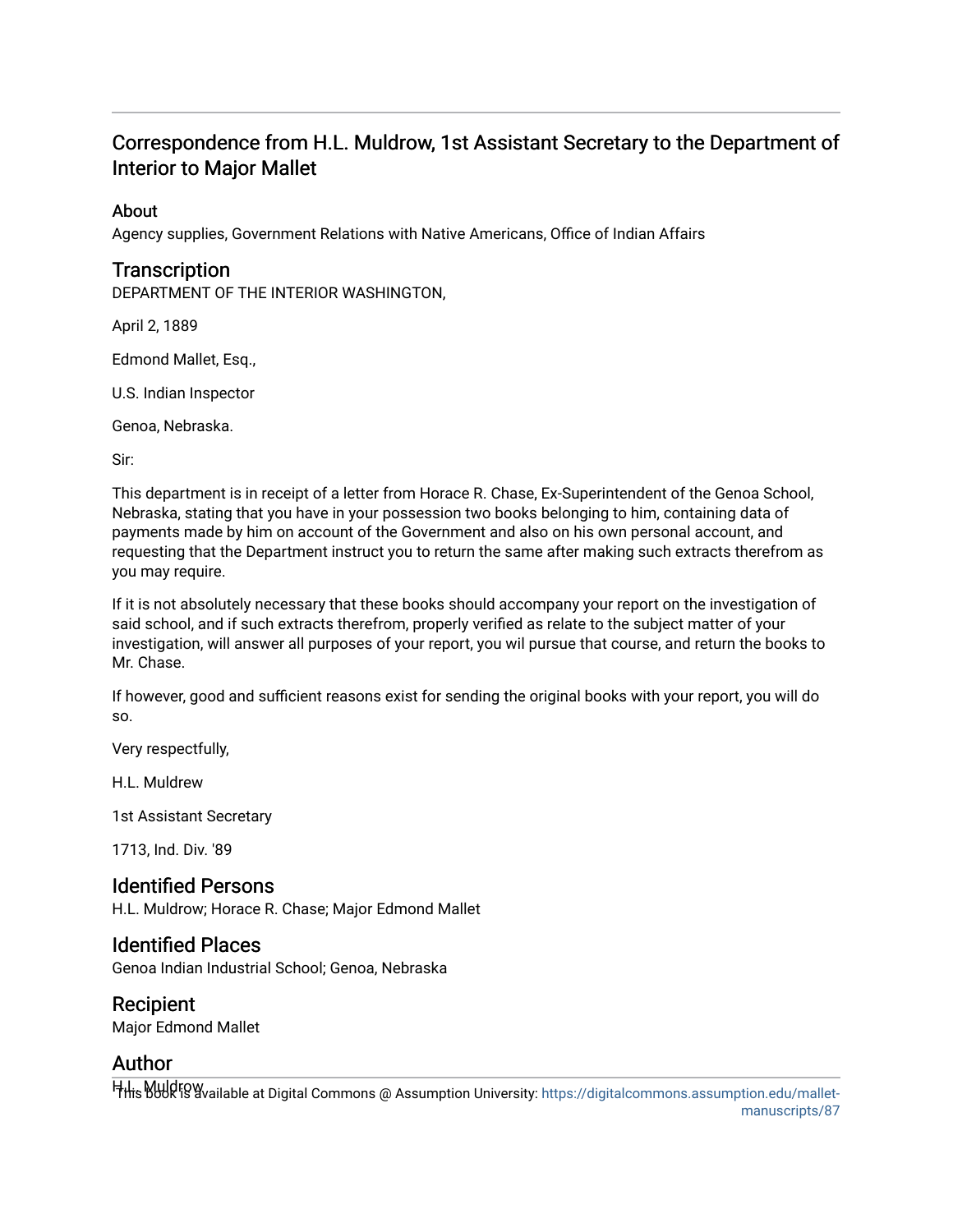

#### DEPARTMENT OF THE INTERIOR.

WASHINGTON, April 2, 1889.

Edmond Mallet, Esq.,

U. S. Indian Inspector,

Genoa, Nebraska.

#### Sir:

This Department is in receipt of a letter from Horace R. Chase, Ex-Superintendent of the Genoa School, Nebraska, stating that you have in your possession two books belonging to him, containing data of payments made by him on account of the Government and also on his own personal account, and requesting that the Department instruct you to return the same after making such extracts therefrom as you may require.

If it is not absolutely necessary that these books should accompany your report on the investigation of said school, and if such extracts therefrom, properly verified, as relate to the subject matter of your investigation, will answer all purposes of your report, you will pursue that course, and return the books to Mr. Chase.

If however, good and sufficient reasons exist for sending the